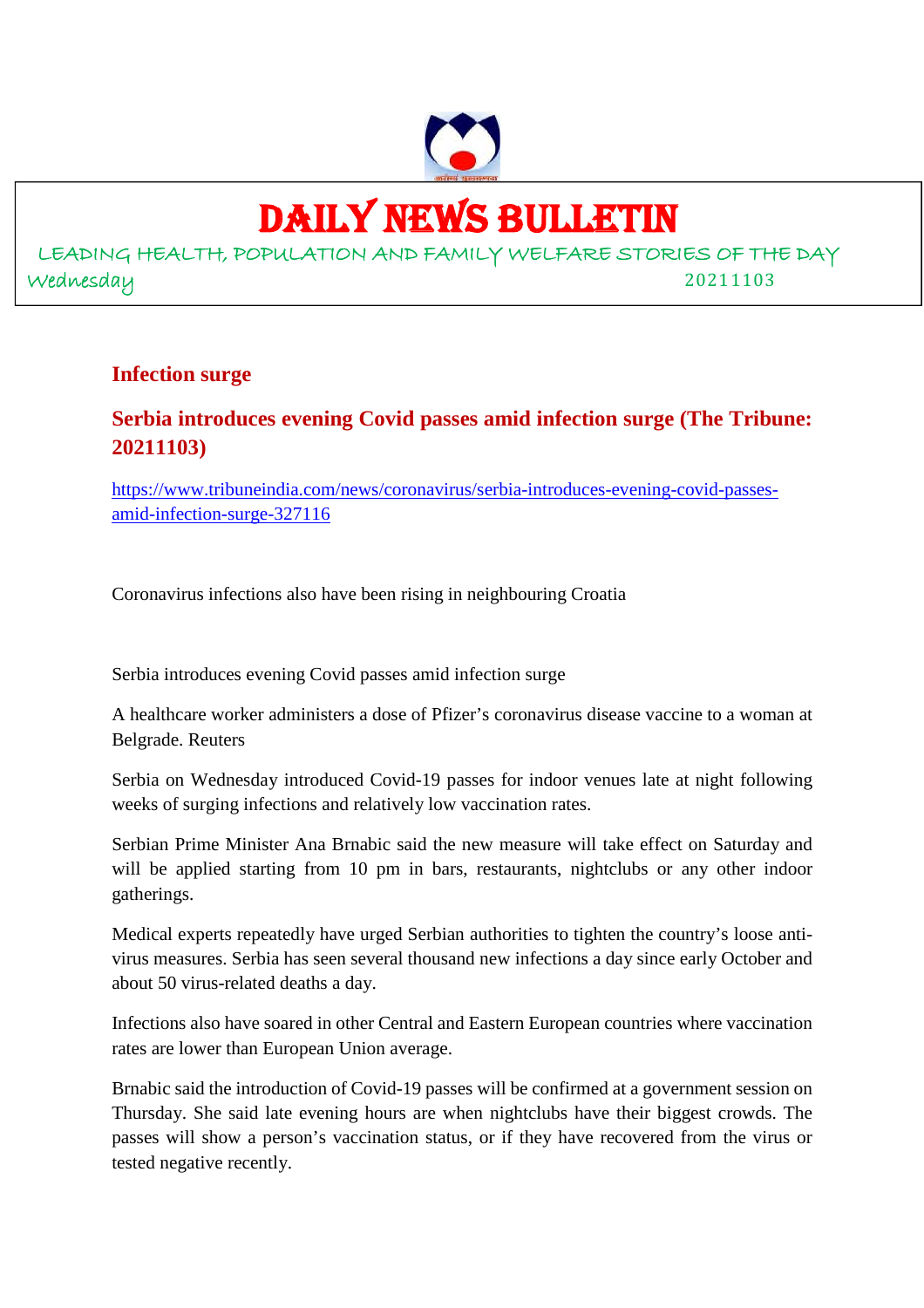"We hope this will boost vaccinations," said Brnabic after a session of Serbia's pandemic crisis group.

"This is the only way to beat the coronavirus."

Serbia has had more than 1 million infections and nearly 10,000 deaths since the start of the pandemic. Around half of the adults in the country of 7 million have been fully vaccinated.

Coronavirus infections also have been rising in neighbouring Croatia, which on Wednesday reported more than 3,000 new cases, the highest number in months and about 1,000 more than last week.

Croatia also has a vaccination rate around 50% of its adult population. Media reported that people lined up Wednesday at a vaccination site in the capital of Zagreb following the latest uptick in infections. — AP

### **Active Covid cases**

### **India logs 14,623 new Covid cases, 197 more deaths Active Covid cases in country lowest in(The Tribune: 20211103)**

https://www.tribuneindia.com/news/coronavirus/india-logs-14-623-new-covid-cases-197 more-deaths-327029

India logged 14,623 new coronavirus infections, taking the total tally of Covid cases to 3,41,08,996, while the active cases declined to 1,78,098, the lowest in 229 days, according to the Union Health Ministry data updated on Wednesday.

The death toll climbed to 4,52,651 with 197 fresh fatalities, according to the data updated at 8 am.

The daily rise in new coronavirus infections has been below 30,000 for 26 straight days and less than 50,000 daily new cases have been reported for 115 consecutive days now.

The active cases comprise 0.52 per cent of the total infections, the lowest since March 2020, while the national Covid recovery rate was recorded at 98.15 per cent, the highest since March 2020, the ministry said.

A decrease of 5,020 cases has been recorded in the active Covid caseload in a span of 24 hours.

The 197 new fatalities include 77 from Kerala and 49 from Maharashtra.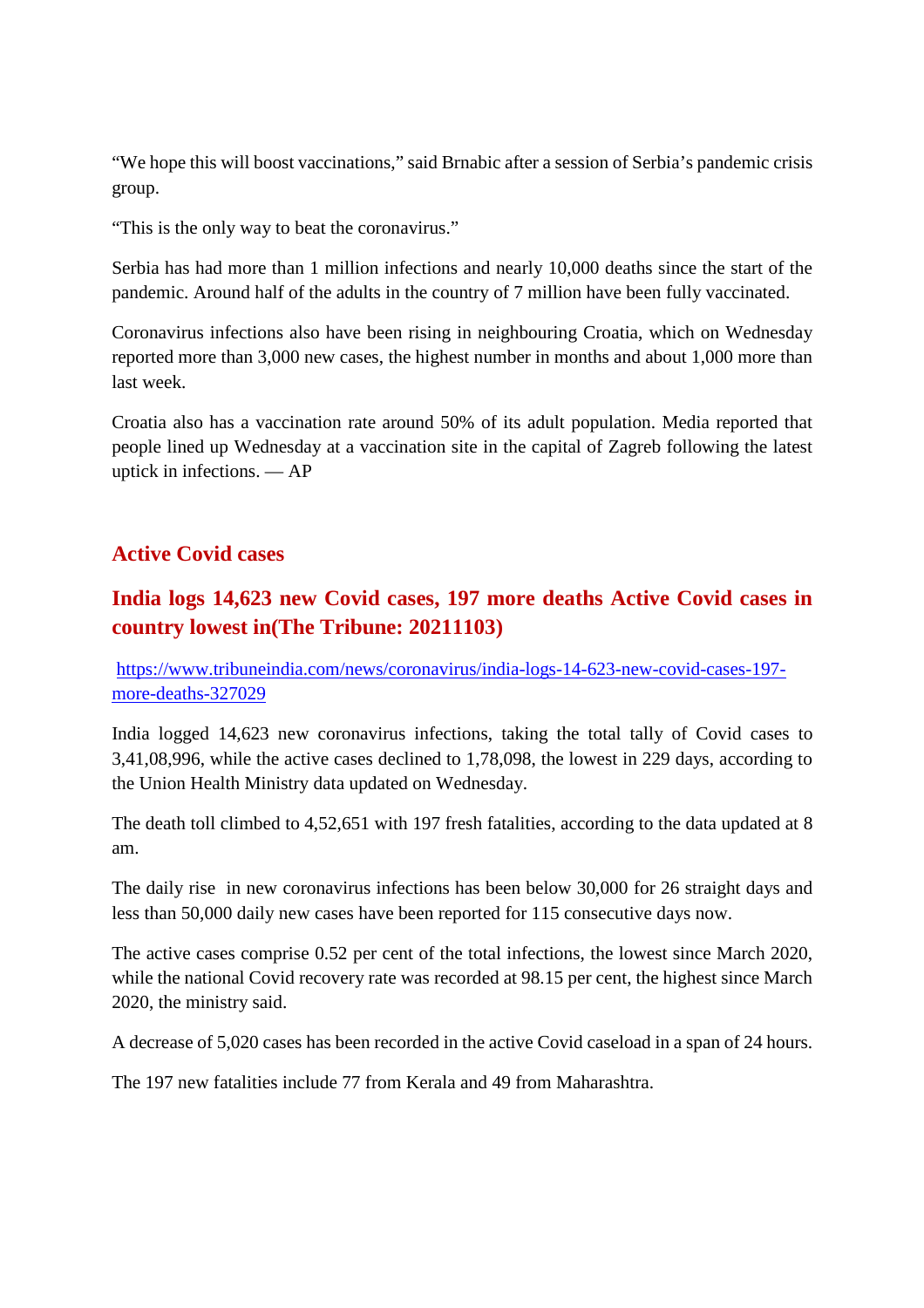A total of 4,52,651 deaths have been reported so far in the country, including 1,39,865 from Maharashtra, 37,967 from Karnataka, 35,928 from Tamil Nadu, 27,002 from Kerala, 25,090 from Delhi, 22,898 from Uttar Pradesh and 18,998 from West Bengal. PTI

### **Covid-19 vaccine**

### **Can Covid-19 vaccine for children affect puberty, fertility? Experts weigh in (The Indian Express: 20211103)**

https://indianexpress.com/article/lifestyle/health/experts-future-infertility-risk-covidvaccination-children-7603848/

"Conducting vaccination trials in children is a humongous task due to various inhibitions amongst parents, unfounded beliefs, and also ethical considerations involved," said Dr Suresh Kumar Panuganti.

Covid-19 third wave, Covid-19 third wave and kids, flu vaccine, flu shot, influenza vaccine, flu vaccine versus Covid-19 third wave in kids, health, indian express newsConducting vaccination trials in children is a humongous task due to various inhibitions amongst parents, said Dr Panuganti. (Source: Pixabay)

As the call for vaccination for children picks up steam — with many countries already allowing children below 12 years to be vaccinated — a new survey has found one of the biggest worries that parents of five to 11-year-olds face is whether Covid-19 vaccines can negatively affect fertility and puberty in children.

The survey released by Kaiser Family Foundation found that 66 per cent of such parents raised concerns amid ongoing vaccination trials in young children. According to a CNN report, the US Food and Drug Administration issued emergency use authorisation for Pfizer's vaccine in this younger age group, and vaccine advisers to the CDC will meet to discuss whether to recommend its use in these young kids.

While in India, discussions, and talks are ongoing, we reached out to experts to understand whether such concerns hold any ground.

Dr P G Samdani, senior pediatrician, Bhatia Hospital, said he has not received any queries from parents on the effects of Covid vaccine on children's fertility. "In fact, I have got more positive queries on its availability and their keenness to get their little ones protected from the virus. The misconception or claim linking Covid vaccine with infertility has not been proven. There is no data to support this. Viral vaccines have been used in the past, so this misconception is baseless. Also, no side-effects have been reported so far among the trial participants of children in India," he said.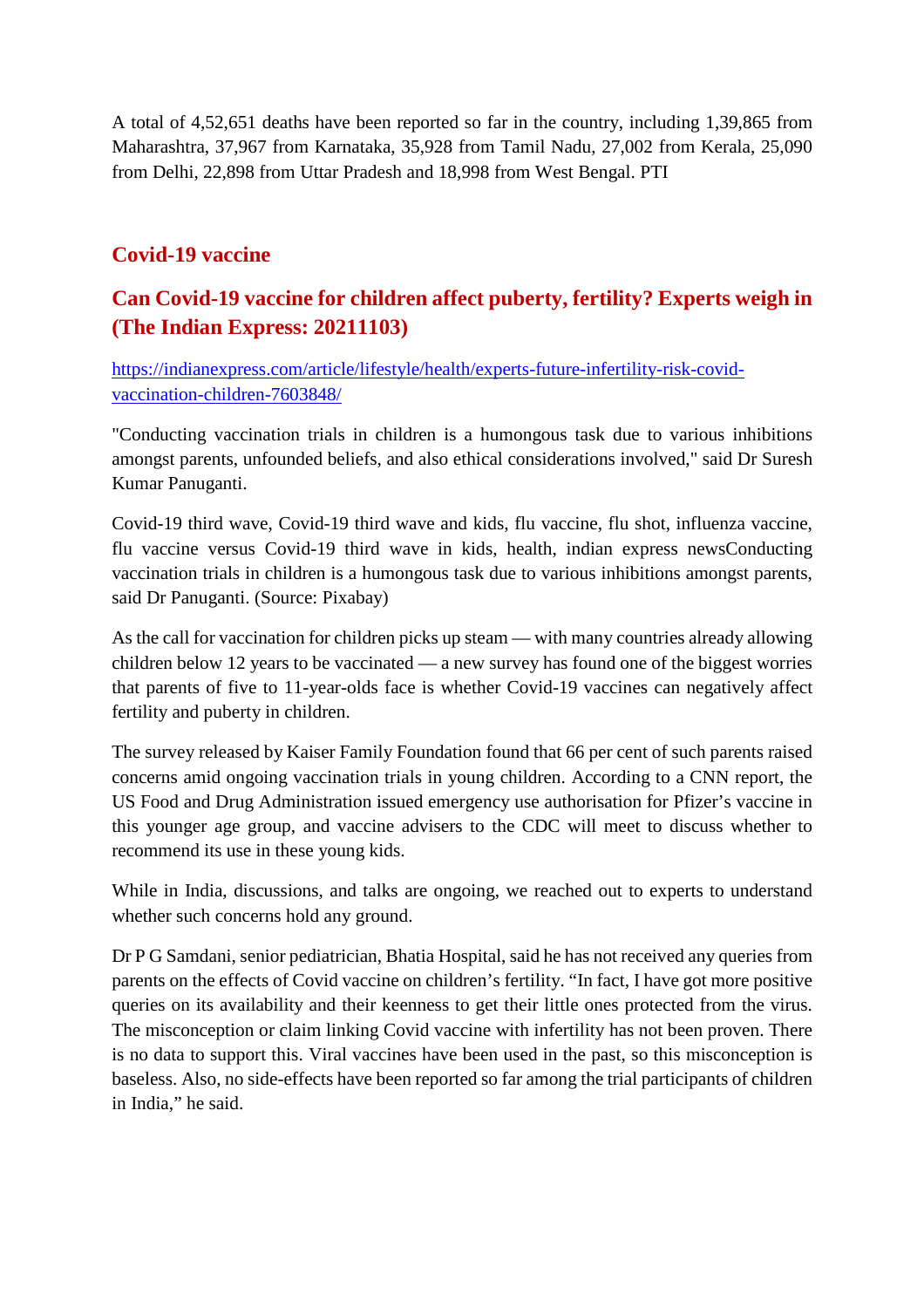Dr Suresh Kumar Panuganti, lead consultant – pediatric critical care and pediatrics, Yashoda Hospitals Hyderabad, said vaccination is well-tolerated in children because of the immunological response their body produces following immunisation.

"Fertility cannot be and has not been scientifically studied in trials which are conducted in the age group 2-18 years, hence it should not be considered as a riskfactor. Most vaccines confer immunity following injection of a killed virus or a part of the virus into the human body which stimulates the immune system to produce antibodies that fight against the infection. Given the desperate times, it is everyone's responsibility to ensure maximum vaccination coverage as no one is safe until everyone around us is safe," he explained.

Dr Chetan R Mundada, senior consultant pediatrician and lead pediatric intensivist, Yashoda Hospitals Hyderabad mentioned that there is no such adverse effect noted in adults vaccinated so far, and more importantly, there are billions of other vaccine doses given to children worldwide for decades, and infertility has not been reported as a side effect or unintended consequence! & nbsp;

Dr Panuganti added that in India, like Covid-19 vaccines for adults underwent various trials (though at a short interval, given the unusual circumstances and nature of once in a lifetime pandemic), in children, too, they are "waiting for the approval of Drugs Controller General of India for emergency usage approval".

Health officials believe that vaccinating children will reduce virus spread to vulnerable adults. (Representational image via AP)

"Conducting vaccination trials in children is a humongous task due to various inhibitions amongst parents, unfounded beliefs, and also ethical considerations involved.

Various phases of trials need to be completed and the data needs to be assessed by qualified teams of various departments before a vaccine is made available for public use," Dr Panuganti told indianexpress.com.

For more lifestyle news, follow us on Instagram | Twitter | Facebook and don't miss out on the latest updates!

 $\bigtriangleup$  The above article is for information purposes only and is not intended to be a substitute for professional medical advice. Always seek the guidance of your doctor or other qualified health professional for any questions you may have regarding your health or a medical condition.

### **Healthy ageing**

**As the world's population grows older, here's how to focus on healthy ageing (The Indian Express: 20211103)**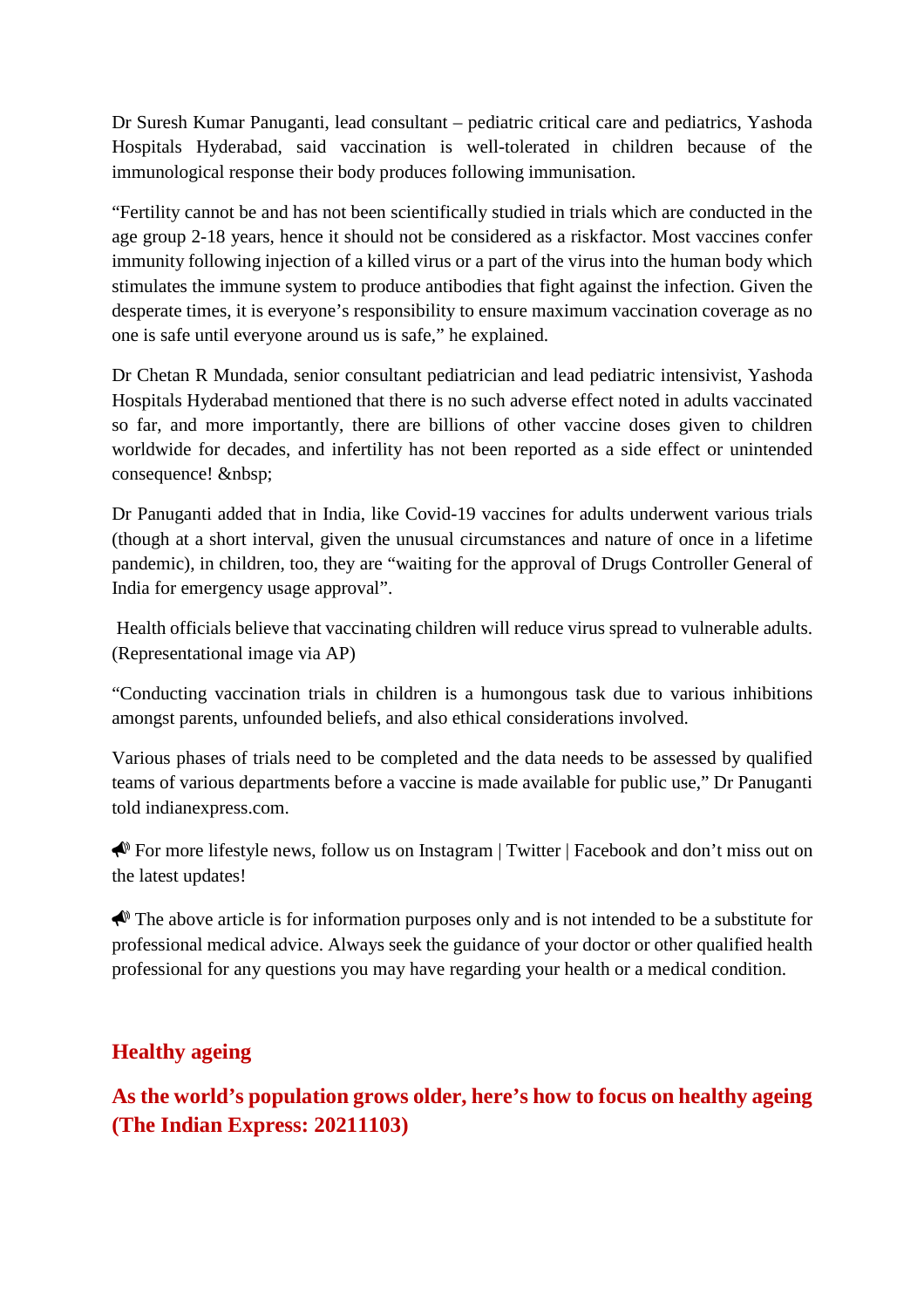https://indianexpress.com/article/lifestyle/health/healthy-ageing-meaning-signs-functionalability-nutrition-mental-health-physical-activity-7589840/

Interestingly, healthy ageing does not necessarily mean being completely disease-free. Certain health conditions can be controlled in many older adults, which then hardly affects their overall well-being, says the health body.

healthy ageingBy 2050, one in six people in the world will be over age 65 (16 per cent, according to United Nations. (Source: pixabay)

With a significant rise projected in the coming 30 years, the world's population is also growing older, mentions a 2019 United Nations report — 'The World Population Prospects 2019: Highlights', attributing it to increasing life expectancy and falling fertility levels.

"By 2050, one in six people in the world will be over age 65 (16 per cent), up from one in 11 in 2019 (9 per cent). Regions where the share of the population aged 65 years or over is projected to double between 2019 and 2050 include Northern Africa and Western Asia, Central and Southern Asia, Eastern and South-Eastern Asia, and Latin America and the Caribbean," reads the report.

This means we will soon have more older people than children. Keeping this in mind, the World Heath Organisation (WHO) talks in the report 'Global Health and Aging' about the central role that health will play moving forward. To ensure people get to live a long and healthy life, it is, therefore, important to focus on healthy ageing.

### **Pollution (The Asian Age: 20211103)**

http://onlineepaper.asianage.com/articledetailpage.aspx?id=15940806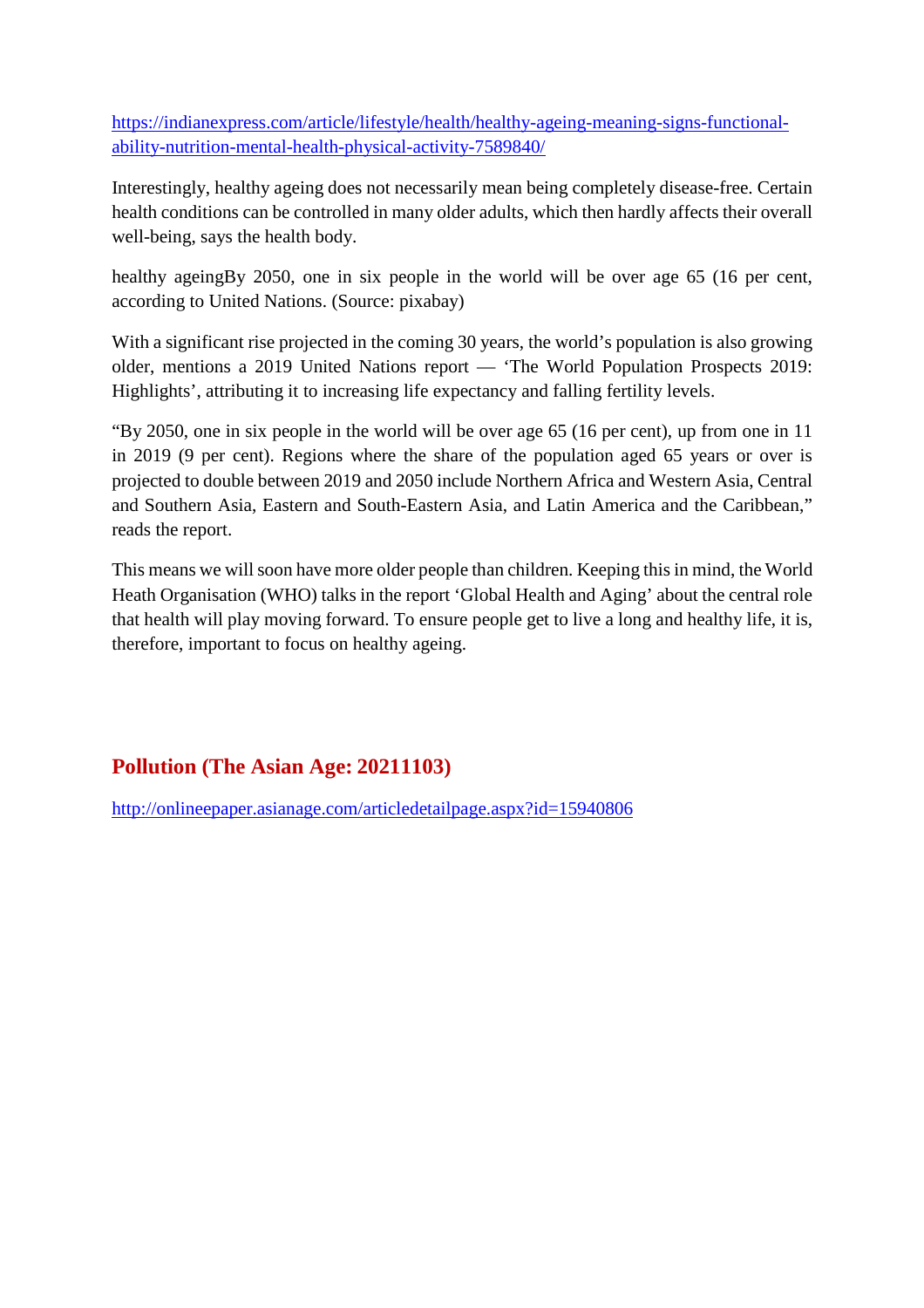# Air quality likely to worsen further after Diwali **Delhi's air quality** enters red zone

#### **AGE CORRESPONDENT** NEW DELHI, NOV. 2

Air quality in the national capital entered the<br>"very poor" category for<br>the first time this season on Tuesday due to unfavourable conditions for dispersion of pollutants. Stubble burning reportedly accounted for six per cent of PM2.5 pollution in Delhi. The rest of the pollution is due to local sources. said Gufran Beig, the founder director  $of$ project SAFAR, a government<br>framework for air quality forecasts.

The share of stubble burning in Delhi's PM2.5 pollution is predicted to increase to 38 per cent by November 6, two days after Diwali. According to SAFAR, which is the Ministry of Earth Sciences' air quality forecast agency, the contribution of farm fires in Delhi's air pollution has remained low this season so far due to the recordbreaking rainfall in

**LAST YEAR, the share of** stubble burning in Delhi's pollution had peaked to 42 per cent on November 5. In 2019, crop residue burning accounted for 44 per cent of Delhi's PM2.5 pollution on November 1.

October and favourable wind direction.

However, it is likely to increase up to 38 per cent by November 6 as the wind direction is expected to change to northwesterly after Diwali, Mr Beig said.

Northwesterly winds carry smoke from farm fires in Punjab and Haryana towards the national capital. Last year, the share of stubble burning in Delhi's pollution had peaked to 42 per cent on November 5. In 2019, crop residue burning accounted for 44 per cent of Delhi's PM2.5 pollution on November 1.

According to the Central Pollution Control Board, the capital recorded a 24hour average air quality index (AQI) of 303. It was 281 on Monday, 289 on Sunday and 268 on Saturday. The neighbouring cities of Faridabad (306), Ghaziabad (334),<br>and Noida (303) also recorded very poor air quality.

An AQI between zero<br>and 50 is considered "good", 51 and 100 "satis-<br>factory", 101 and 200 factory", 101 and 200<br>"moderate", 201 and 300 "poor", 301 and 400 "very<br>poor", and 401 and 500 "severe", "It is (very poor air quality) a result of accumulation of pollution from local sources due to low temperature and low mixing height, Mr Beig said.

Mixing height is the vertical height in which pollutants are suspended in the air. It reduces on cold days with calm wind<br>speed. Delhi did not record even a single day of "very poor" or "severe air<br>quality" in October as an extended monsoon season and western disturbances led to record-breaking rainfall in the month.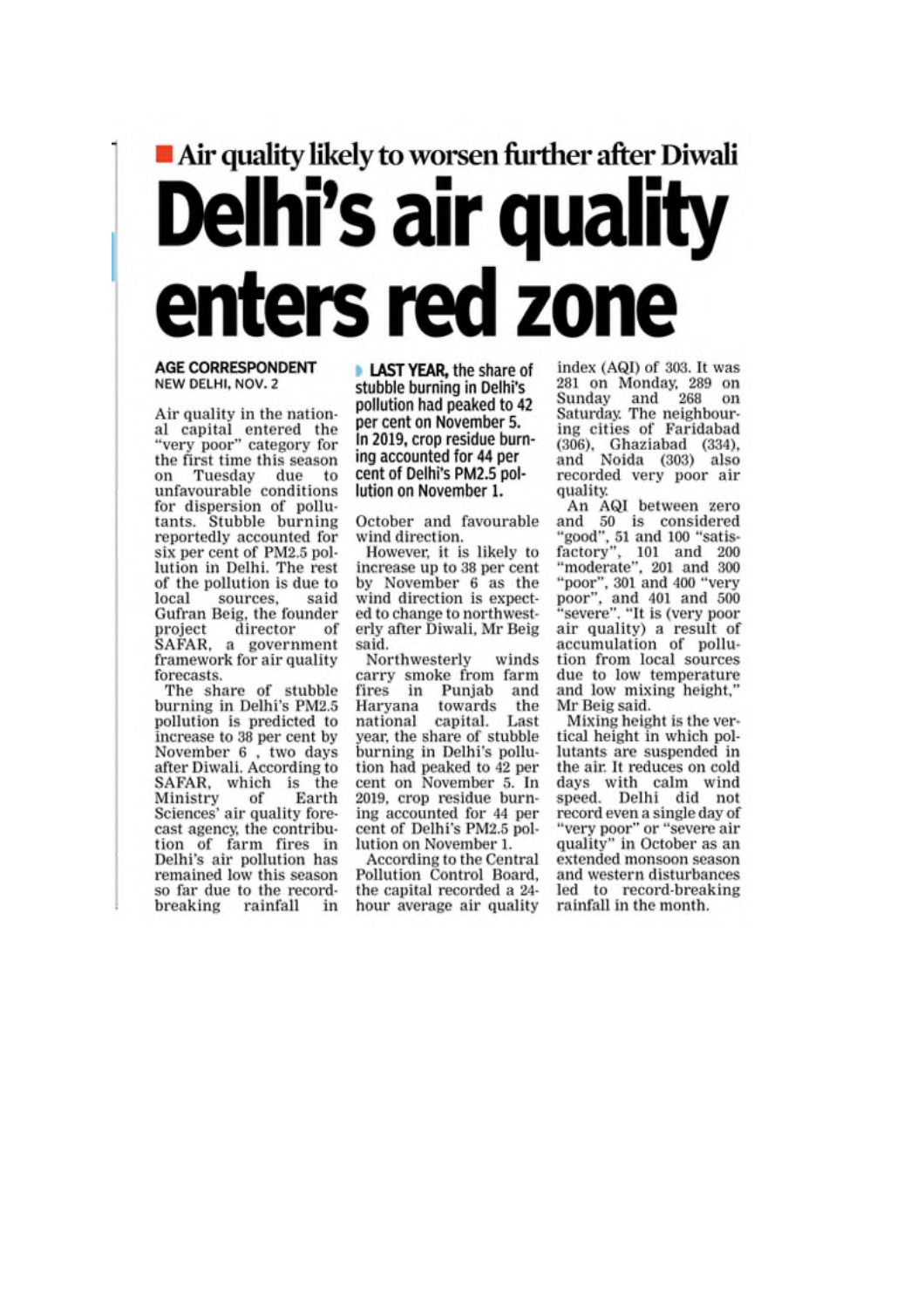#### **Dengue (The Asian Age: 20211103)**

http://onlineepaper.asianage.com/articledetailpage.aspx?id=15940810

## Delhi logs nearly 1,200 dengue cases in October

New Delhi, Nov. 2: Over 1,530 cases of dengue have been reported in Delhi this year so far, of which nearly 1,200 were recorded in October alone, the highest count for the month in the last four years, official data showed.

The national capital had registered a higher count of 2,022 dengue cases for October in 2017, according to figures shared by the civic authorities. Five fatalities due to dengue were registered on Monday. With this, the total fatalities in the city caused by the vectorborne disease reached six, also the highest since 2017 when the official death tally stood at 10.

According to a report on vector-borne diseases released on Monday by the South Delhi Municipal Corporation (SDMC)—the city's nodal agency for tabulating data on the matter-1,537 dengue cases have been recorded this season till October 30, the highest count since 2018 for the same period.

The number of cases reported between January 1 and October 30 in the previous three years was 612 in 2020; 1,069 in 2019; and 1.595 in 2018, the report showed.  $-PTI$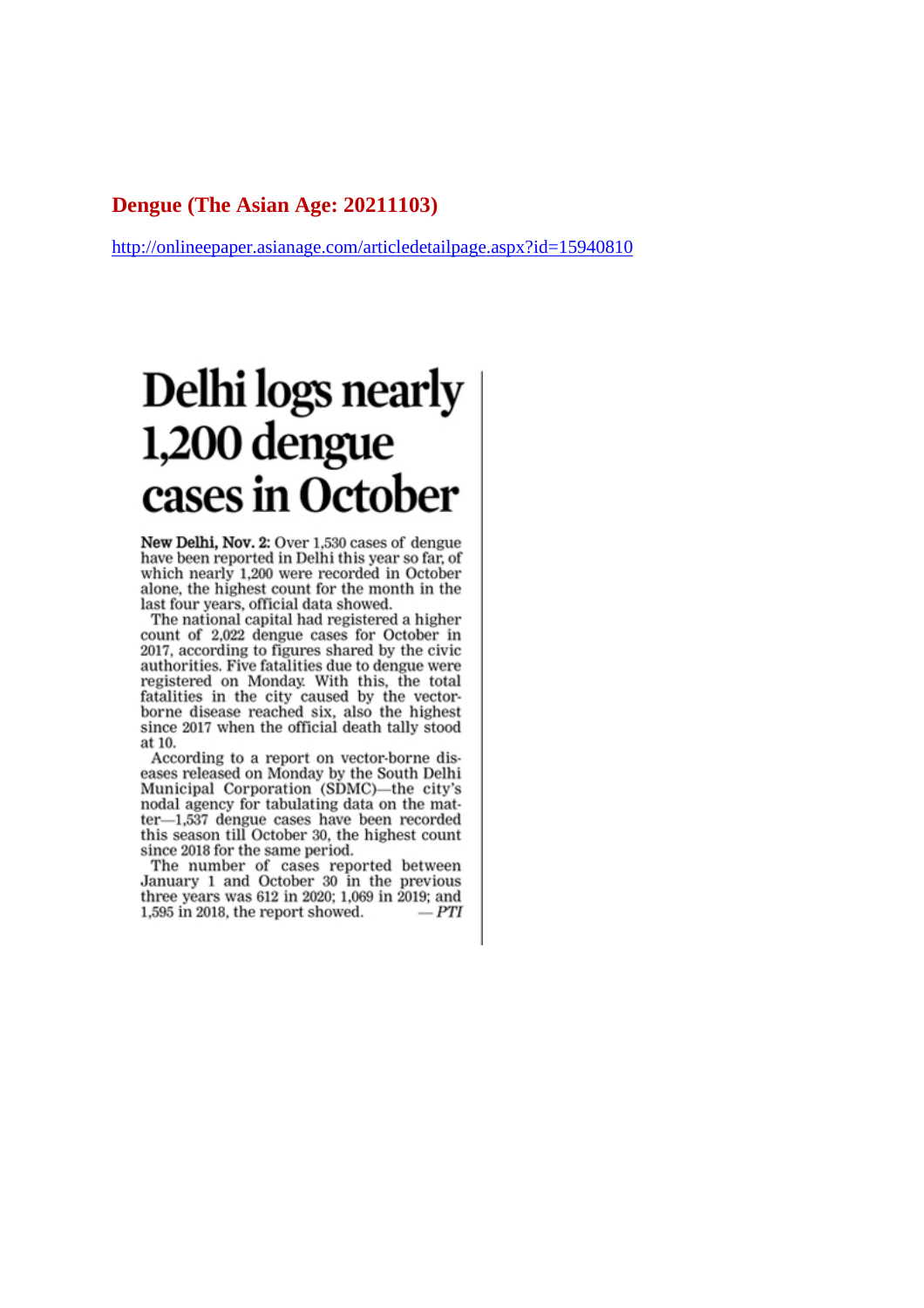### **Covaxin (The Asian Age: 20211103)**

http://onlineepaper.asianage.com/articledetailpage.aspx?id=15940881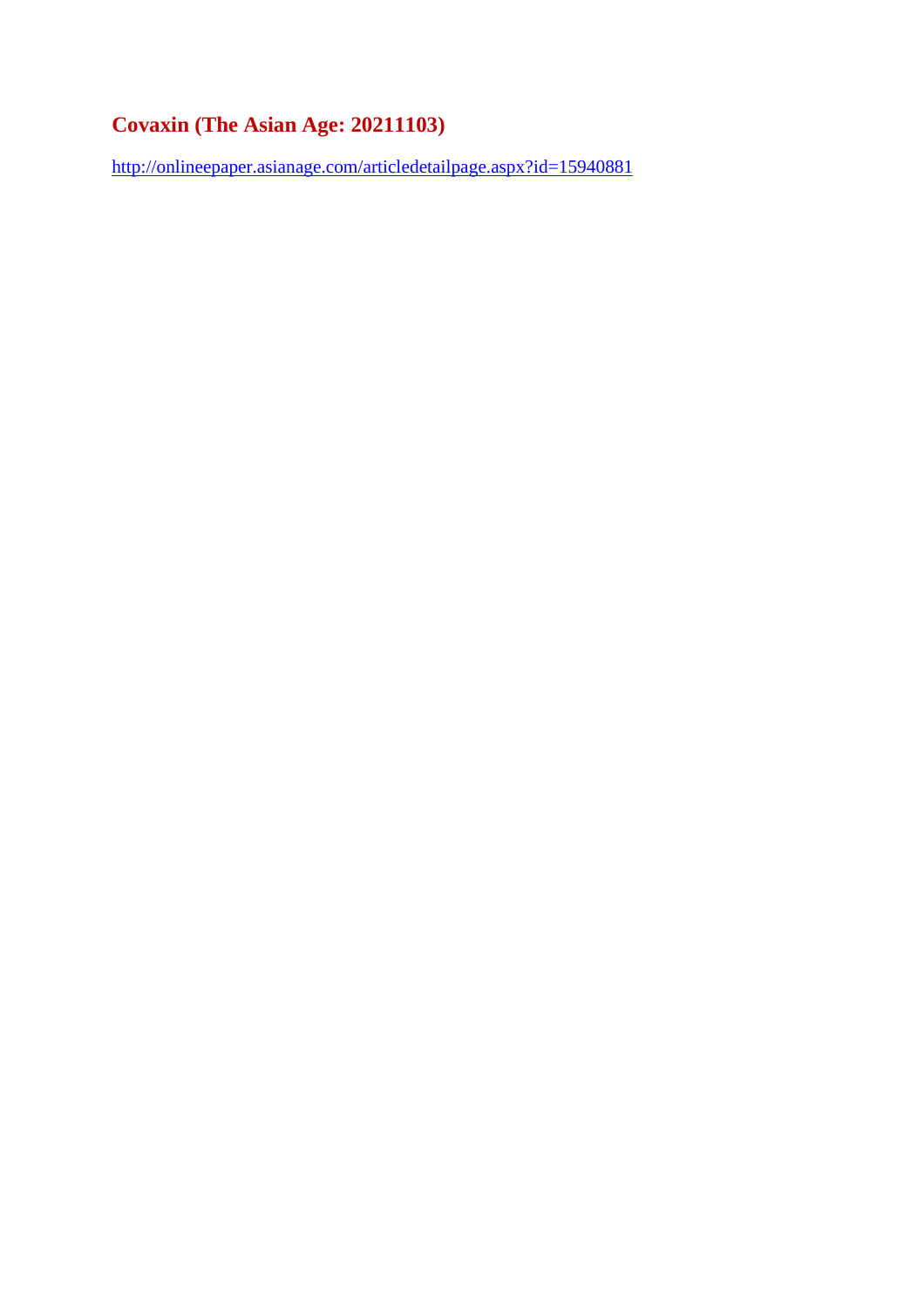# Let science take a call on global access to Covaxin

the delay in the grant of emergency use listing (EUL) by the World Health<br>Organisation (WHO) to the indigenously developed and manufactured Covid-19 vaccine, Covaxin, is perplexing, and it creates room for several interpretations.

The Drugs Controller General of India had accorded emergency use authorisation (EUA) to the vaccine on January 3 this year and close to 12 crore doses of it have been administered since. The manufacturers of the vaccine, which has been developed in collaboration with state-owned institutions the Indian Council for Medical Research and the National Institute of Virology, have been making every effort at getting the world health body's clearance which would make international travel a lot easier for those who have received the jab.

WHO officials have been assuring the manufacturers and the people of India that the world body has been examining the data on the phase III clinical trials for efficacy and a decision would come soon. Yet despite the passing of several indicative dates, the nod is yet to come from the Special Advisory Group of the WHO. There is another meeting scheduled for Wednesday for a final "risk-benefit assessment" of Covaxin.

The WHO, on its part, must stop playing hide and seek and make it plain if the data provided to it meets its standards for clearance or not. It defies logic that there is not enough data...

It is in this context that comments and statements coming from various quarters must be viewed. Prime Minister Narendra Modi has told the G-20 grouping that India can supply five billion doses of the vaccine to the global community if the Indian product is given the EUL. On the face of it, the Indian Prime Minister was making an offer to the global community to help secure itself from the pandemic but it could be interpreted as an effort to exert political pressure on the WHO to clear the Indian product for global use. Experts in India had voiced their concern about the data of the trials of Covaxin when Indian authorities granted it EUA. While none had a grudge against the Indian company and its collaborators, many had criticised the DCGI for bypassing

scientific protocols. The same charge could be made if the world body does not subject the vaccine to due process.

The WHO, on its part, must stop playing hide and seek and make it plain if the data provided to it meets its standards for clearance or not. It defies logic that there is not enough data, for the vaccine has been in use for about 10 months; of late, the Australian authority has approved the same. Either the data has not reached the WHO or it has not been assessed with the urgency with which it must be. The world body, which has already approved six vaccines from all over the world, will not be covering itself with glory if it finds one excuse or the other in coming out with its assessment results for the Indian vaccine. Such dithering could also be giving credence to the argument that it has given preferential treatment to Chinamade vaccines. On India's part, the government should let the scientific community attend to the task instead of escalating it at the political level. It must tell the world that it will allow the process of science to take its course seeing as a bona fide decision will do the global community more good than anything else.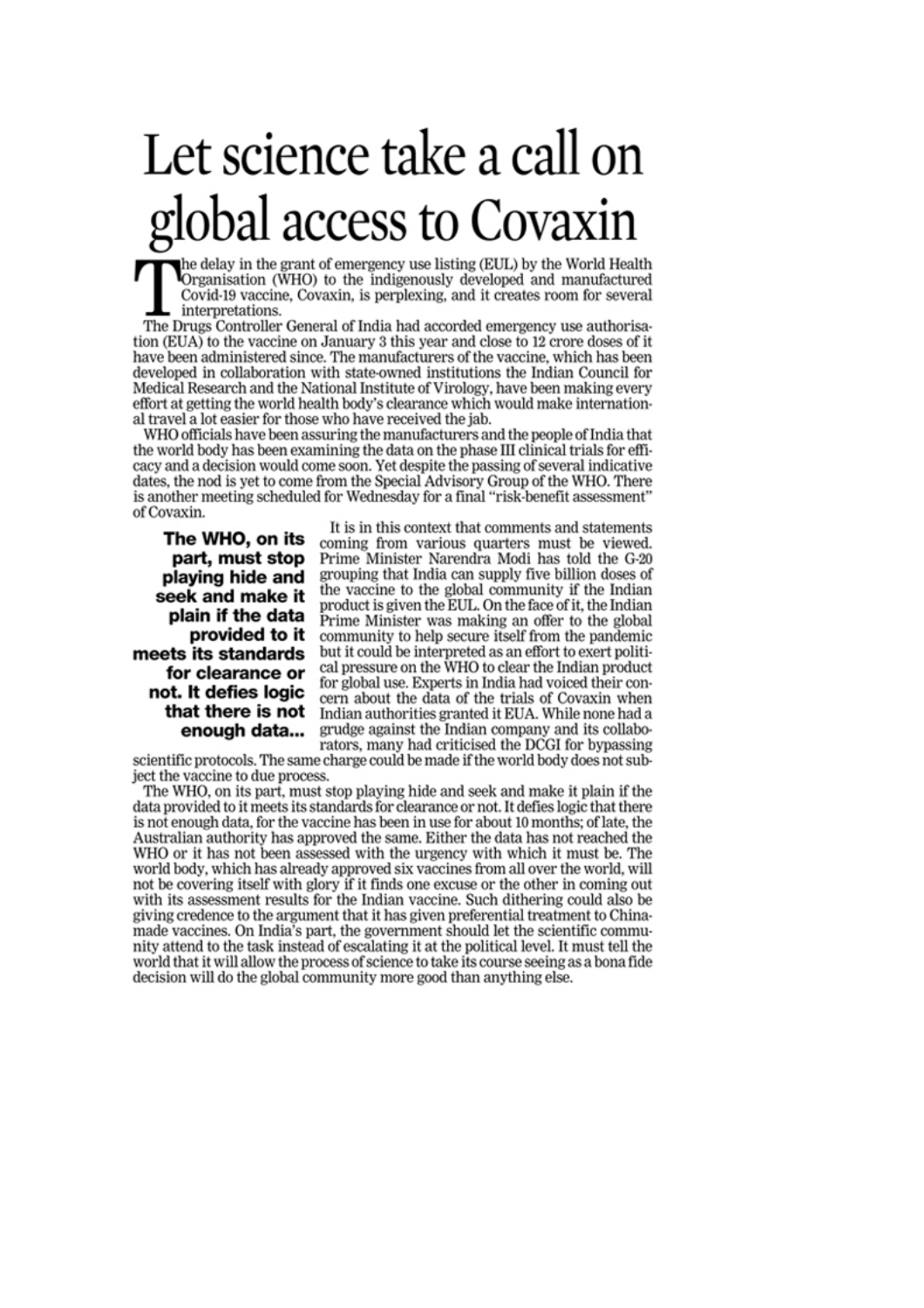### **Public-private partnership**

### **Public-private partnership built in fight against COVID-19, can strengthen healthcare system, ( The Hindu: 20211103)**

https://www.thehindu.com/news/national/interview-public-private-partnership-built-in-fightagainst-covid-19-can-strengthen-healthcare-system-says-dr-nareshtrehan/article37264447.ece

'We don't know if this virus can come in a new mutant form. Besides, active surveillance across India is required to contain any future outbreak at the earliest.'

Strong public-private partnership built during the country's collective fight against COVID-19, can go a long way in strengthening India's healthcare system, says Naresh Trehan, chairman and chief cardiac surgeon, Medanta–The MediCity, and who is on the 12-member COVID-19 Task Force set up by the Supreme Court, in an interview with The Hindu.

### **post-Covid era, community-based rehabilitation**

### **In the post-Covid era, community-based rehabilitation is most urgent: Balakrishna Venkatesh ( The Hindu: 20211103)**

https://www.thehindu.com/sci-tech/health/in-the-post-covid-era-community-basedrehabilitation-is-most-urgent-balakrishna-venkatesh/article37226421.ece

With the glaring limitations in our healthcare services exposed, community involvement and rehabilitation for the disabled poor become absolutely essential, says the activist

The COVID-19 pandemic has more than ever before highlighted the need to strengthen rehabilitation services for the most vulnerable sections of society, which include the elderly and persons with disabilities. While communities have come forward and offered support, the pandemic has also exposed grave limitations in several low- and middle-income countries where there are little to no health or rehabilitation services available for those living in poverty.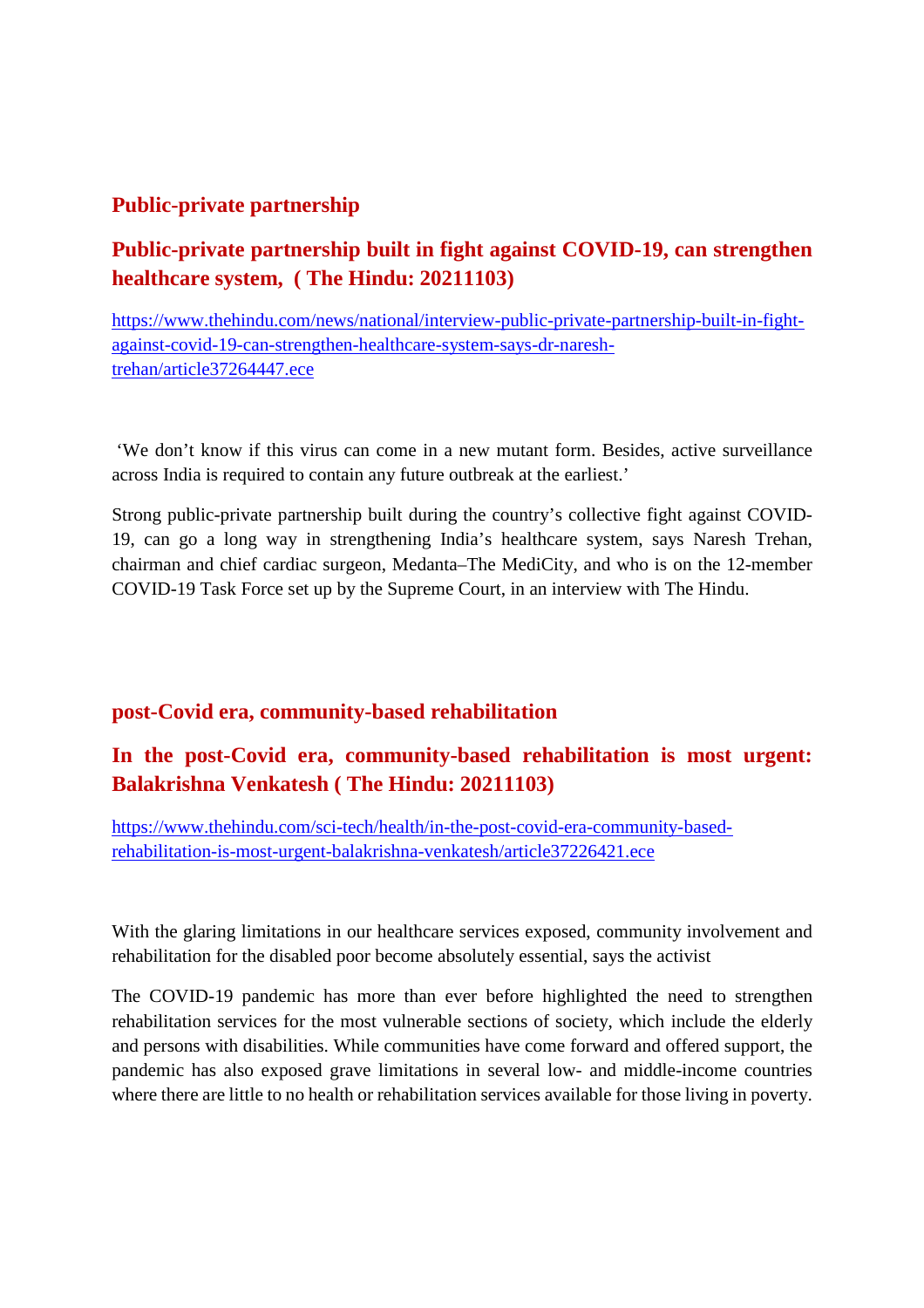From 1979, the World Health Organization has advocated Community Based Rehabilitation (CBR) as an integral component of heathcare.

### **Food and Nutrition**

### **The seven-day cleansing diet (The Hindu: 20211103)**

https://www.thehindu.com/sci-tech/health/diet-and-nutrition/the-sevenday-cleansingdiet/article1999028.ece

Rid your body of accumulated toxins once or twice a year with a seven-day diet consisting of fruits and vegetables

You don't have to wait to fall ill to cleanse your system. It is wise to eliminate the accumulated toxins and cleanse the body once or twice a year to restore physical and mental health, vigour and vitality. Remember to consult your doctor before starting this cleansing diet plan.

Note: It is essential to drink at least eight glasses of water during these seven days to aid elimination.

### **Kidney disease**

### **Increased temperatures contribute to more cases of kidney disease (New Kerala:2021101103)**

The world's largest study of the link between temperature changes and kidney disease has revealed that 7.4 per cent of all hospitalisations for renal disease can-> View it--> https://www.newkerala.com/news/2021/156380.htm